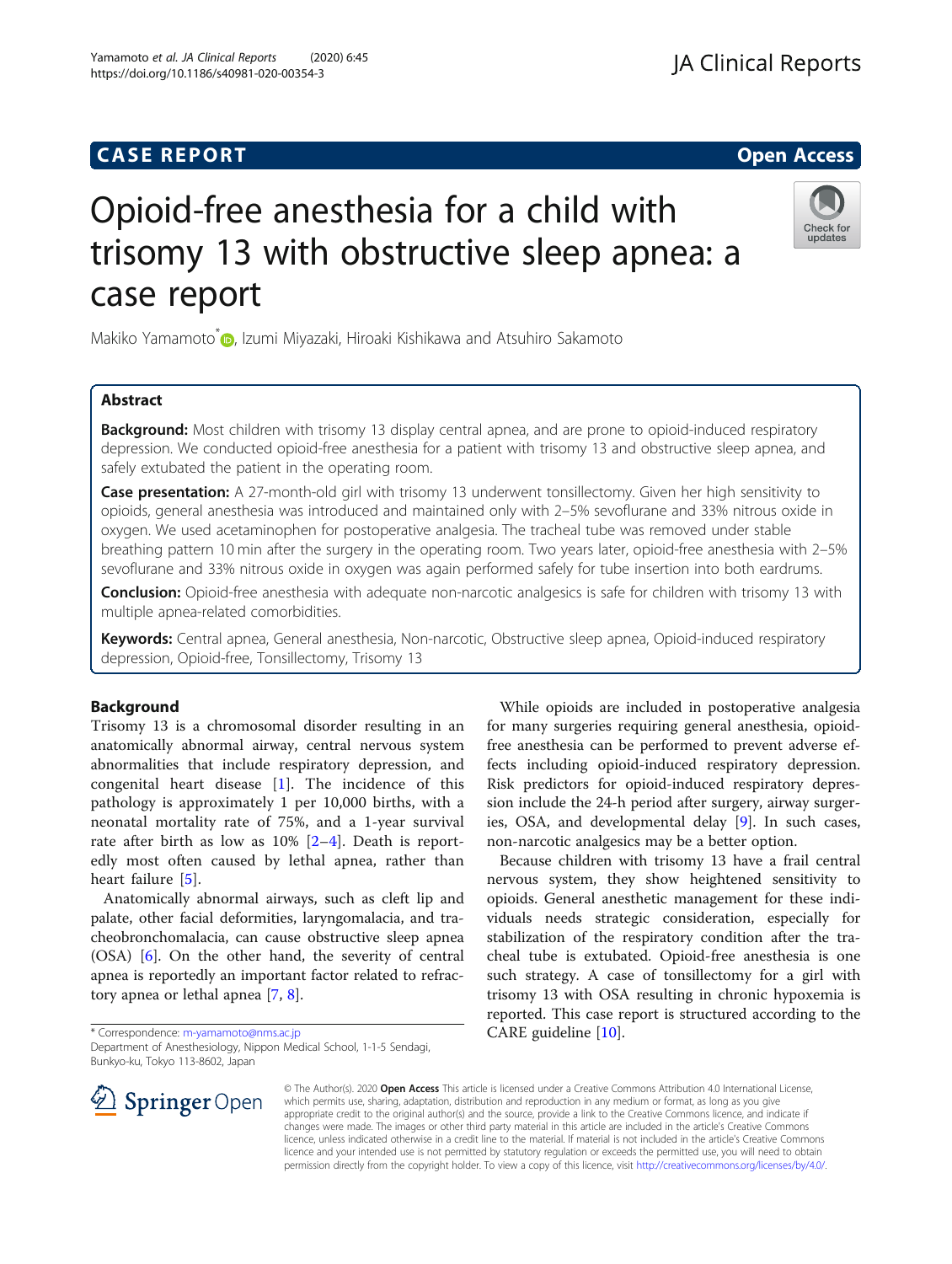#### Case presentation

A 27-month-old girl with trisomy 13 presented with OSA. She was born at 38 weeks' gestational age and hospitalized because of low birth weight. She was deaf and had been diagnosed with mosaic-type trisomy 13. Tracheomalacia and central apnea required ventilation support, but tracheomalacia had resolved 3 months after the birth with her growth, and central apnea had shown gradual improvement. She had been discharged without respiratory support at 8 months old. OSA had appeared at 2 years old due to increasing adenoid hypertrophy. Her parents reported snoring and apnea at night. She was on the monitor of peripheral oxygen saturation  $(SpO<sub>2</sub>)$  at home, and home oxygen therapy started after identifying  $SpO<sub>2</sub> \le 80\%$  on room air. Tonsillectomy under general anesthesia was scheduled for OSA and repeated otitis media.

At the time of hospitalization for surgery, her height was 76 cm, and her weight was 10 kg. Growth and development were equivalent to a child of about 18 months old. Preoperative chest X-ray and electrocardiogram examinations were normal. She had a patent ductus arteriosus that had been followed-up until this hospitalization. The latest transthoracic cardiac ultrasonography showed that the shunt flow was left-to-right, with a maximum velocity of 4.30 m/s, a maximum pressure gradient of 74.0 mmHg, and a pulmonary/systemic blood flow ratio of 1.1. Microcephaly and retrognathia were apparent (Fig. 1). Intermittent central apnea was present as one of the central nervous system complications of trisomy 13.

We did not provide her premedication before the induction of general anesthesia. General anesthesia was induced with sevoflurane up to 5% and 33% nitrous oxide in oxygen [\[11](#page-3-0)]. OSA made mask ventilation difficult even though two anesthesiologists were involved in positioning the head, moving the mandible forward, and opening the mouth to facilitate ventilation. She was placed in a lateral position and administered 100% oxygen immediately after  $SpO<sub>2</sub>$  began to decrease. Spontaneous respiration resumed in the lateral position, and  $SpO<sub>2</sub>$  improved. She became apneic intermittently with 100% oxygen and 5% sevoflurane, but assisted mask ventilation was easy in the lateral position. Then, we inserted a peripheral venous line. We administered 0.01 mg/kg of atropine and 1 mg/kg of rocuronium intravenously. We performed tracheal intubation easily using a Macintosh-type laryngoscope. Two percent sevoflurane and 33% nitrous oxide in oxygen remained throughout the rest of the case. Vital signs remained stable during the procedure without opioids and benzodiazepines. We administered 10 mg/kg of acetaminophen suppository for postoperative analgesia.

The operation took 36 min, and spontaneous breathing resumed 10 min after discounting inhalational anesthetics. We administered 4 mg/kg of sugammadex sodium before extubation in the operating room. Her respiratory condition was monitored postoperatively in a high-care room with a stand-by ventilator for the rest of the day. It was because congenital central apnea due to trisomy 13 is prone to happen even with inhalational anesthetics. No apnea or desaturation was apparent. She was transferred to the general pediatric ward on postoperative day 2 and went home on postoperative day 4. Radiographs confirmed that the nasopharyngeal airway was open following the tonsillectomy (Fig. [2](#page-2-0)). Home nasal oxygen was no longer needed postoperatively.

Two years later, we reapplied the same anesthetic protocol successfully during tube insertion into both eardrums for repeated otitis media. At this time, she had grown to 88 cm in height, and weight had increased to 13 kg. Growth and development were equivalent to a child of about 30 months old. We did not provide her premedication. General anesthesia was introduced and maintained only with 2–5% sevoflurane and 33% nitrous oxide in oxygen. We initially tried to maintain her

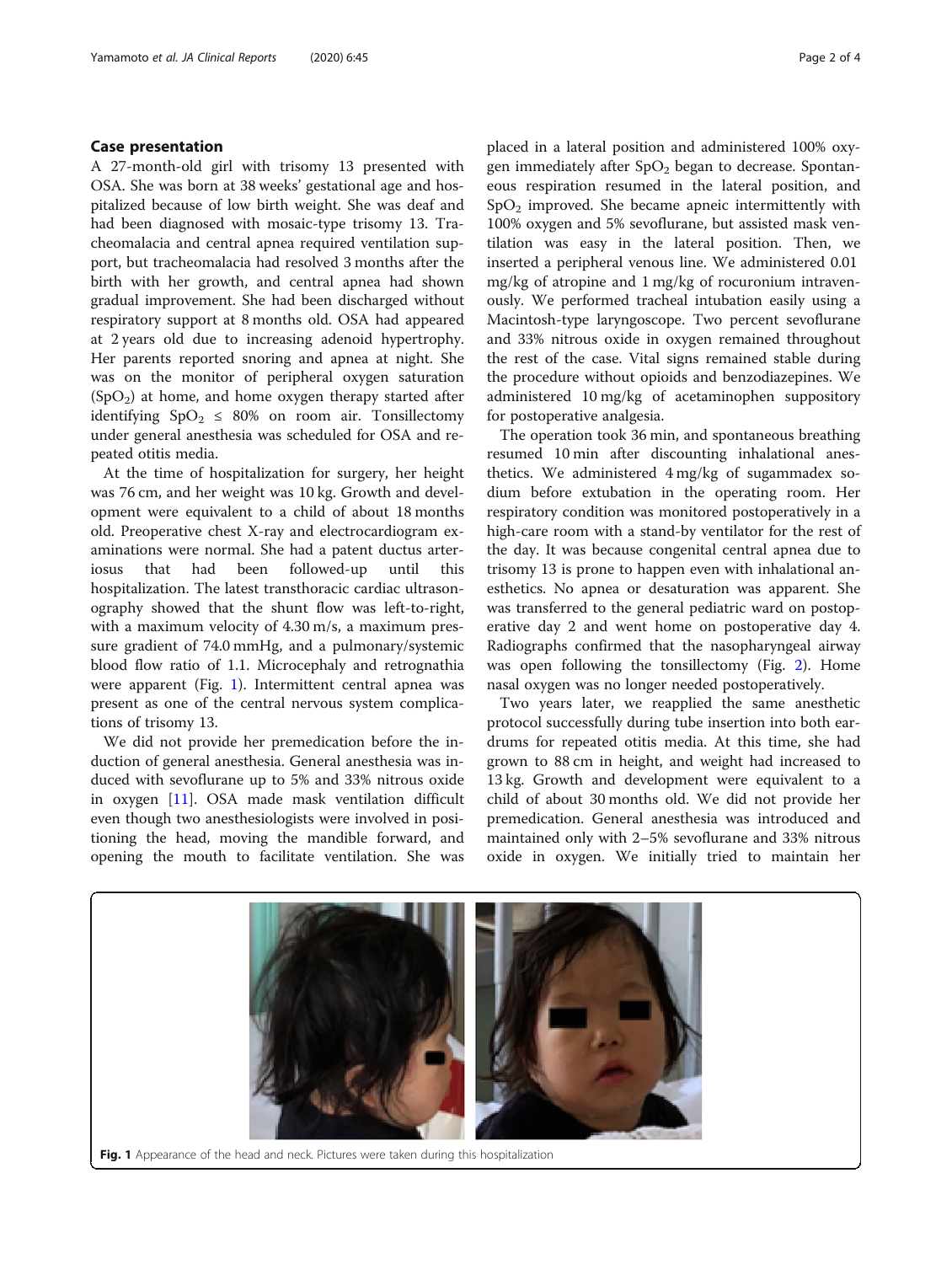<span id="page-2-0"></span>

spontaneous breathing effort during surgery. However, we noticed mild OSA and intermittent apnea. Therefore, we intubated the patient and controlled her ventilation, given the previous experience of easy tracheal intubation. The operation took 20 min, and we extubated the patient under a stable breathing pattern in the operating room. The patient was fully awake and was, therefore, moved directly to a general pediatric ward with  $SpO<sub>2</sub>$ monitor only at that time. No postoperative analgesics were needed.

# Discussion

Opioid-free anesthesia was safely performed for tonsillectomy in a child with trisomy 13 who presented with OSA, which could cause opioid-induced respiratory depression. Adequate postoperative pain relief was achieved with an acetaminophen suppository. This strategy made the respiratory condition stable, allowed early withdrawal of ventilator support after the operation, and was reproducible.

Opioid-free anesthesia is thought to prevent postoperative central apnea resulting in delayed extubation or reintubation of a tracheal tube. Naloxone events caused by opioid-induced respiratory depression have been classified into six types, and precautions for each have been considered [[9\]](#page-3-0). A reduction in opioid dose of at least 50% has been suggested for children with significant airway and apnea-related comorbidities, according to the reported classification [[9\]](#page-3-0). This theory was applicable in the present case because of central apnea caused by trisomy 13.

OSA is also a special health condition requiring opioid dose reduction. Previous work has highlighted

quantitative changes in opioid receptors in the brainstem that lead to increased sensitivity to opioids or benzodiazepines in children with chronic hypoxemia [[12\]](#page-3-0). An anesthetic regimen for tonsillectomy in children has been presented, in which adjustments were made to the doses of midazolam and opioid depending on the severity of OSA [\[13\]](#page-3-0). Mask induction has been reported as safe with 30% nitrous oxide and sevoflurane up to 8% in oxygen, regardless of the severity of OSA. The patient in our case presented with OSA, which made mask ventilation difficult, but this problem was resolved by placing the patient in a lateral position. An oral airway could have been effective. Although administration of a muscle relaxant was avoided in the reported regimen, rocuronium was safely reversed with an adequate dose of sugammadex sodium.

The patient in this case presented with one of the most severe chromosomal triplication diseases with central apnea, in addition to OSA, with  $SpO<sub>2</sub>$  reduced to approximately 80% in room air. The risk in the present case could have been higher than in other cases referred to when considering the prescribed strategies for opioidinduced respiratory depression [\[9\]](#page-3-0). Opioid analgesics needed to be replaced by non-narcotic analgesics as much as possible and the respiratory condition needed postoperative monitoring in the present case [\[9](#page-3-0)]. Opioid-free anesthetic management that focused on safe early extubation in the operating room for a child with trisomy 13 was reported for the first time.

One limitation in the present case was the difficulty in accurately evaluating analgesia. The patient showed mental delay and was deaf. Insufficient pain relief may have caused unstable breathing, laryngeal spasm, or